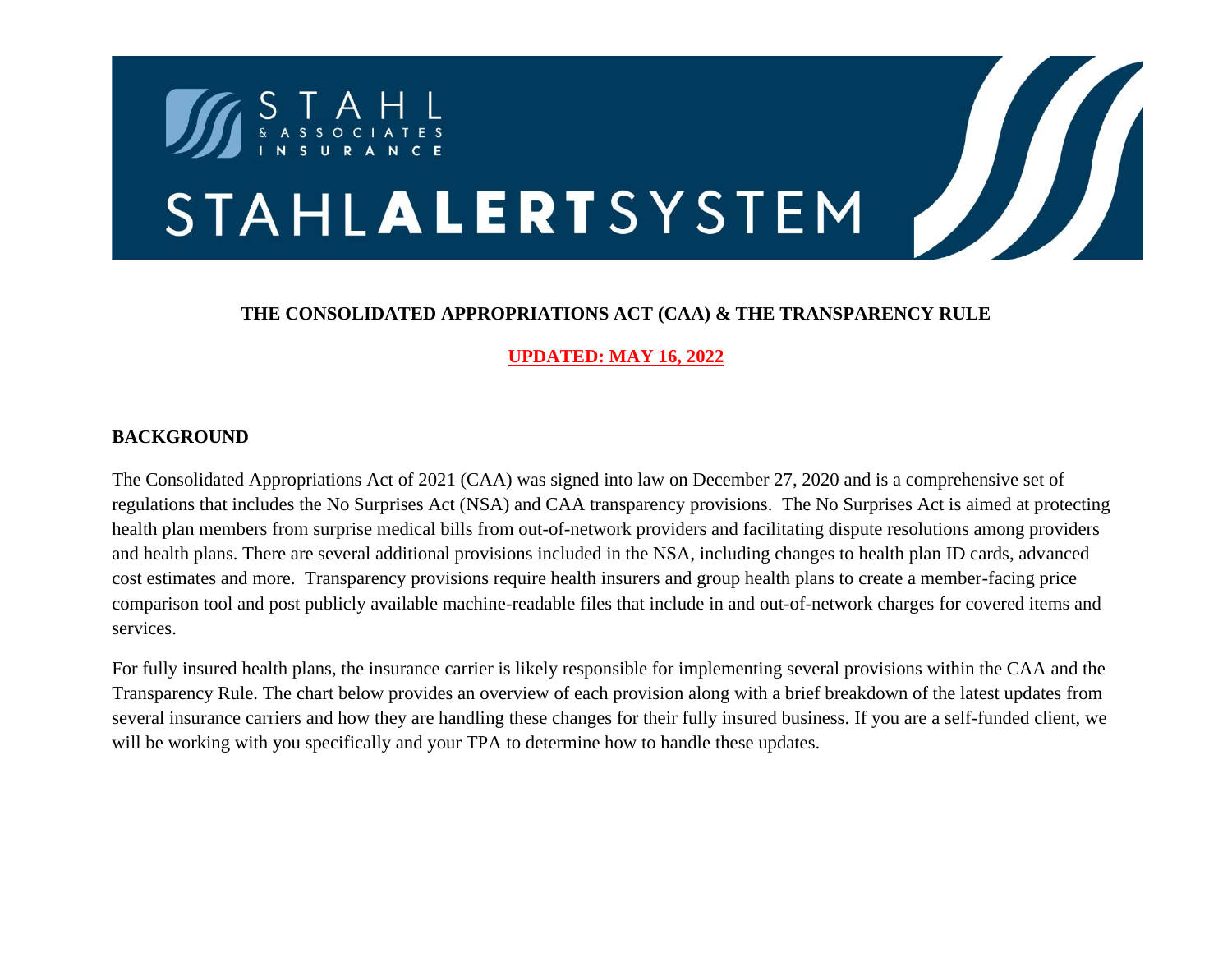| <b>CAA - NO SUPRISES ACT</b>                                  |                                                                                                                                                                                                                                                                                                                                                                                                                                                                                                                                                                                                                                                                  |                                                                                                                                                                                                                                                                                                                                                                                                                                                                                                                                                                                                           |
|---------------------------------------------------------------|------------------------------------------------------------------------------------------------------------------------------------------------------------------------------------------------------------------------------------------------------------------------------------------------------------------------------------------------------------------------------------------------------------------------------------------------------------------------------------------------------------------------------------------------------------------------------------------------------------------------------------------------------------------|-----------------------------------------------------------------------------------------------------------------------------------------------------------------------------------------------------------------------------------------------------------------------------------------------------------------------------------------------------------------------------------------------------------------------------------------------------------------------------------------------------------------------------------------------------------------------------------------------------------|
| <b>PROVISION</b>                                              | <b>DETAILS &amp; KEY DATES</b>                                                                                                                                                                                                                                                                                                                                                                                                                                                                                                                                                                                                                                   | <b>CARRIER RESPONSE</b>                                                                                                                                                                                                                                                                                                                                                                                                                                                                                                                                                                                   |
| <b>Advanced</b><br><b>Explanation</b><br>of Benefits<br>(EOB) | <b>Advanced Explanation of Benefits</b><br>must be provided by health plans at<br>least three days in advance for<br>scheduled services. The goal is to<br>give patients transparency into<br>which providers are expected to<br>provide treatment, the providers'<br>network status, and the expected<br>cost. Providers are required to<br>confirm coverage and send a notice<br>to a patient's health plan of the<br>estimated costs associated with the<br>services scheduled three or more<br>days in advance. Upon receipt of<br>this information, health plans are<br>required to send an Advance EOB<br>to the member electronically or<br>through mail. | Aetna: Is awaiting final rulemaking in regard to advance EOBs. Aetna will<br>continue to develop and enhance processes to ensure they follow these<br>requirements.<br>Cigna: As further rulemaking is provided, Cigna will share more information.<br>Florida Blue: Awaiting further information.<br><b>Humana:</b> Is continuing to work toward this requirement as they await further<br>information/rulemaking.<br>UnitedHealthcare: Upon further rulemaking, UHC will handle advance cost<br>estimates for the employer. If the group uses its own appeals vendor, the<br>group will need to update. |
|                                                               | <b>Key Dates: Effective date:</b><br><b>January 1, 2022.</b><br><b>Currently delayed until further</b><br>rulemaking.                                                                                                                                                                                                                                                                                                                                                                                                                                                                                                                                            |                                                                                                                                                                                                                                                                                                                                                                                                                                                                                                                                                                                                           |
| <b>Continuity of</b><br>Care                                  | Designed to keep patients from<br>losing access to in-network<br>providers and facilities during<br>treatment, this requires health plans<br>to offer continued care at an in-<br>network rate for patients with<br>complex care needs. Care must be                                                                                                                                                                                                                                                                                                                                                                                                             | Aetna: Has a process in place that ensures member's claims will continue to<br>be paid at the in-network level when the member requests continuity of care.<br>Cigna: Has updated processes to meet the requirements of the law. New<br>language will be updated in client policies and certificates upon renewal or as<br>soon as possible thereafter.                                                                                                                                                                                                                                                   |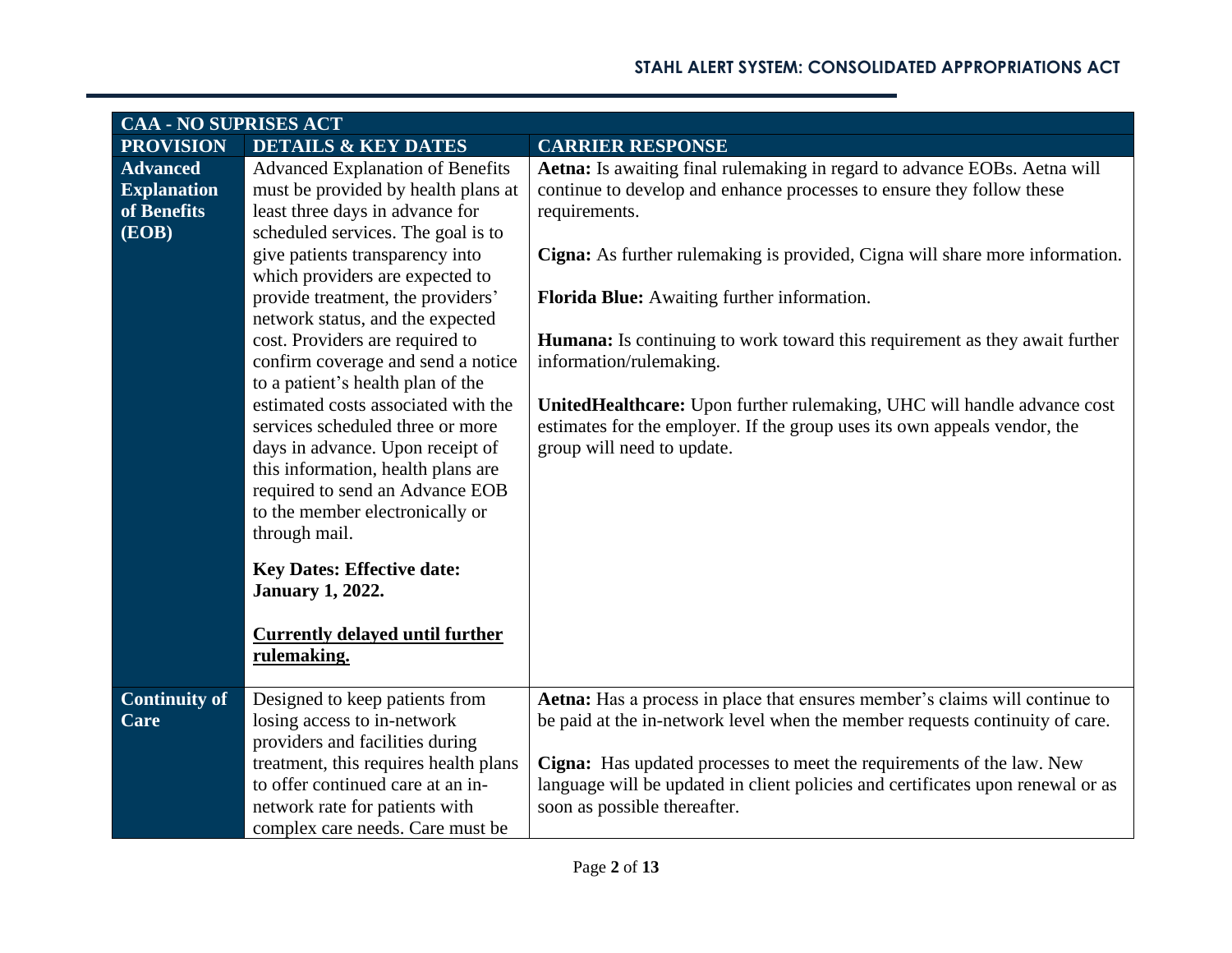|                 | continued for up to a 90 day period<br>if a provider changes network<br>status due to: (1) The provider's<br>contractual relationship is<br>terminated; $(2)$ the benefits are no<br>longer provided because of a<br>change in the terms of network<br>participation; or (3) a contract<br>between a group health plan and a<br>health insurer is terminated,<br>resulting in a loss of benefits<br>provided under the plan with<br>respect to such provider. | Fully insured/minimum premium clients will need to notify impacted<br>employees of the opportunity to elect continuity of care when the client's<br>insurance coverage ends with Cigna.<br>Florida Blue: Florida Blue has implemented protections for enrollees to<br>ensure continuity of care in instances where terminations of certain<br>contractual relationships result in changes of provider and/or facility status.<br>Florida Blue is reviewing their current continuity of care protocols to<br>determine necessary changes and will work directly with impacted members<br>on their transition of care. Florida Blue will update these protocols as further<br>information is provided.<br>Humana: Awaiting further information. |
|-----------------|---------------------------------------------------------------------------------------------------------------------------------------------------------------------------------------------------------------------------------------------------------------------------------------------------------------------------------------------------------------------------------------------------------------------------------------------------------------|-----------------------------------------------------------------------------------------------------------------------------------------------------------------------------------------------------------------------------------------------------------------------------------------------------------------------------------------------------------------------------------------------------------------------------------------------------------------------------------------------------------------------------------------------------------------------------------------------------------------------------------------------------------------------------------------------------------------------------------------------|
|                 | The health plan must notify<br>continuing care patients timely of<br>the termination and their right to<br>elect continued care. Members<br>must also have a chance to notify<br>the health plan for their need of<br>continued care.                                                                                                                                                                                                                         | UnitedHealthcare: Will notify all members who are impacted by a provider<br>who is terminated from the network.                                                                                                                                                                                                                                                                                                                                                                                                                                                                                                                                                                                                                               |
|                 | <b>Key Dates: Effective January 1,</b><br>2022.                                                                                                                                                                                                                                                                                                                                                                                                               |                                                                                                                                                                                                                                                                                                                                                                                                                                                                                                                                                                                                                                                                                                                                               |
|                 | <b>Until further regulations are</b><br>issued, health plans are expected<br>to comply using a reasonable,<br>good faith interpretation of the<br><u>law.</u>                                                                                                                                                                                                                                                                                                 |                                                                                                                                                                                                                                                                                                                                                                                                                                                                                                                                                                                                                                                                                                                                               |
| <b>ID Cards</b> | Health plans must include the<br>following information, in clear                                                                                                                                                                                                                                                                                                                                                                                              | Aetna: Member cards contain a 1-800 number and website where members<br>can access cost sharing information. Digital cards will be updated with the<br>deductible and out-of-pocket maximum by the end of first quarter 2022.                                                                                                                                                                                                                                                                                                                                                                                                                                                                                                                 |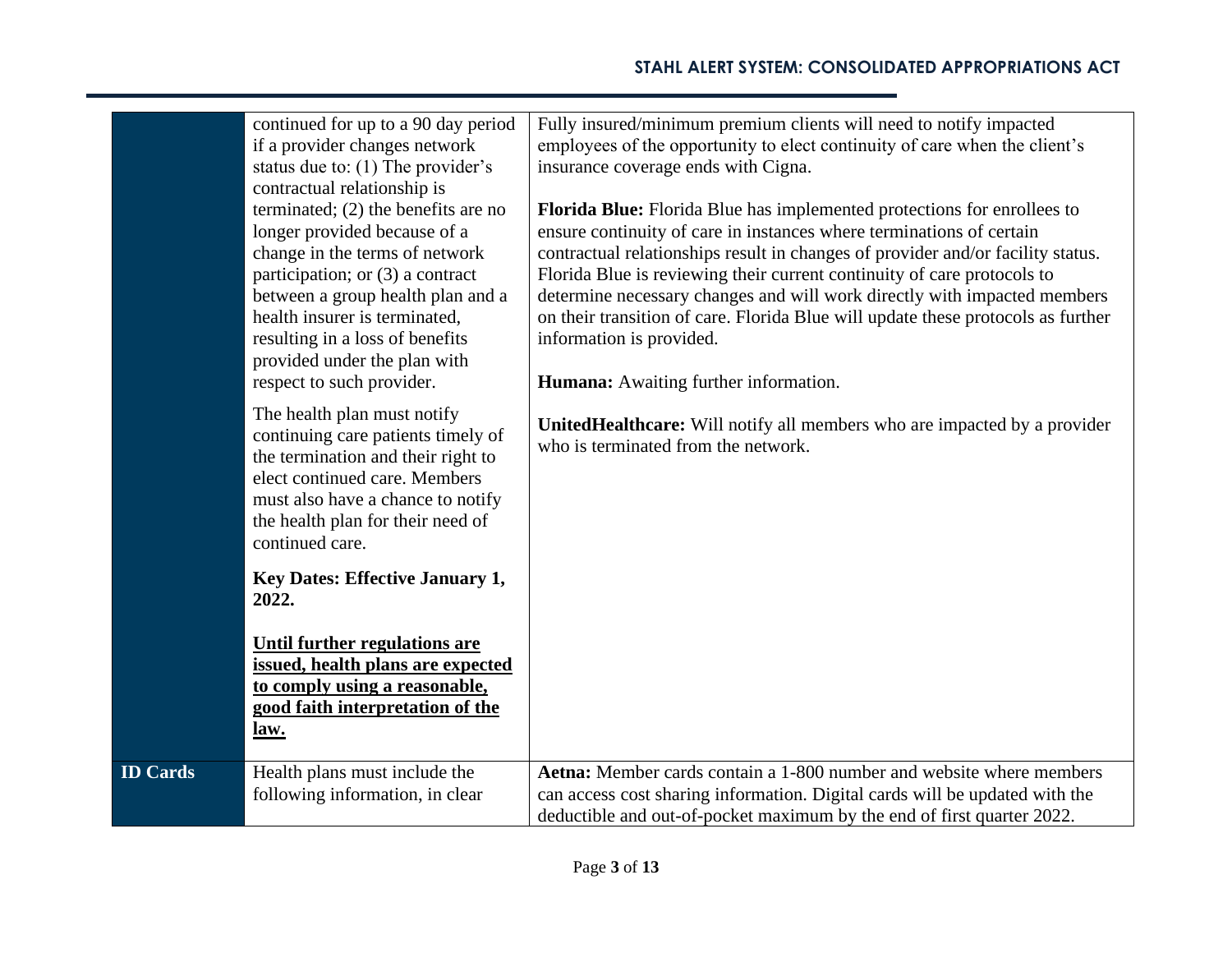|                                       | writing on any physical or<br>electronic health plan ID cards:<br>In and out-of-network<br>$\bullet$<br>deductibles<br>In and out-of-network<br>$\bullet$<br>max out-of-pocket<br>limitation<br>Phone number and<br>$\bullet$<br>website where a<br>member can seek<br>assistance in finding<br>information on a<br>network facility and<br>provider | Cigna: Is making enhancements to ID cards to include the in-network and<br>out-of-network deductibles and out-of-pocket maximums.<br>New Business - January 1, 2022 and after: ID cards will be mailed to<br>$\bullet$<br>customers with this new information and displayed on myCigna.com<br>Renewal Business - January 1, 2022 and after: updated ID cards will<br>$\bullet$<br>be printed and mailed at renewal only for a change of benefit,<br>qualifying event election or individual member's request<br><b>Florida Blue:</b> Has updated member ID cards as of October 1, 2021, to<br>comply with this provision. Florida Blue has added Virtual Visit PCP and<br>Specialist copayment amounts to all ID cards. "Open Access Network" has<br>also been added to BlueCare and Simply Blue HMO ID cards.                                                                                                                                                           |
|---------------------------------------|------------------------------------------------------------------------------------------------------------------------------------------------------------------------------------------------------------------------------------------------------------------------------------------------------------------------------------------------------|--------------------------------------------------------------------------------------------------------------------------------------------------------------------------------------------------------------------------------------------------------------------------------------------------------------------------------------------------------------------------------------------------------------------------------------------------------------------------------------------------------------------------------------------------------------------------------------------------------------------------------------------------------------------------------------------------------------------------------------------------------------------------------------------------------------------------------------------------------------------------------------------------------------------------------------------------------------------------|
|                                       | Key Dates: Effective January 1,<br>2022.<br><b>Until further regulations are</b><br>issued, health plans are expected<br>to comply using a reasonable,<br>good faith interpretation of the<br>law.                                                                                                                                                   | <b>Humana:</b> Is updating ID cards to reflect deductibles or maximum out-of-<br>pocket amounts for members. ID cards will also include the disclaimer;<br>"Members: Amounts are not inclusive of all plan member cost sharing. Log<br>into Humana.com or call Member/Provider Services for plan specifics." All<br>new Humana medical business will be issued new compliant cards as of<br>November 1, 2021. Existing customers who made benefits changes upon<br>renewal will also receive new compliant cards. Any member requesting a new<br>card after January 1, 2022, will receive the updated new compliant card.<br>UnitedHealthcare: Is updating ID cards with the new information by plan<br>effective date on or after January 1, 2022. Members can view and print their<br>ID cards online or can call and request a card be mailed to them. Members<br>will also receive communication explaining card changes and defining<br>acronyms found on the card. |
| <b>Provider</b><br><b>Directories</b> | Health plans must have up-to-date<br>provider directories available to<br>members online or within one<br>business day of an inquiry. If a                                                                                                                                                                                                           | Aetna: Has implemented several measures to validate the accuracy of<br>provider directory information and will hold members harmless if they utilize<br>inaccurate provider directory information.                                                                                                                                                                                                                                                                                                                                                                                                                                                                                                                                                                                                                                                                                                                                                                       |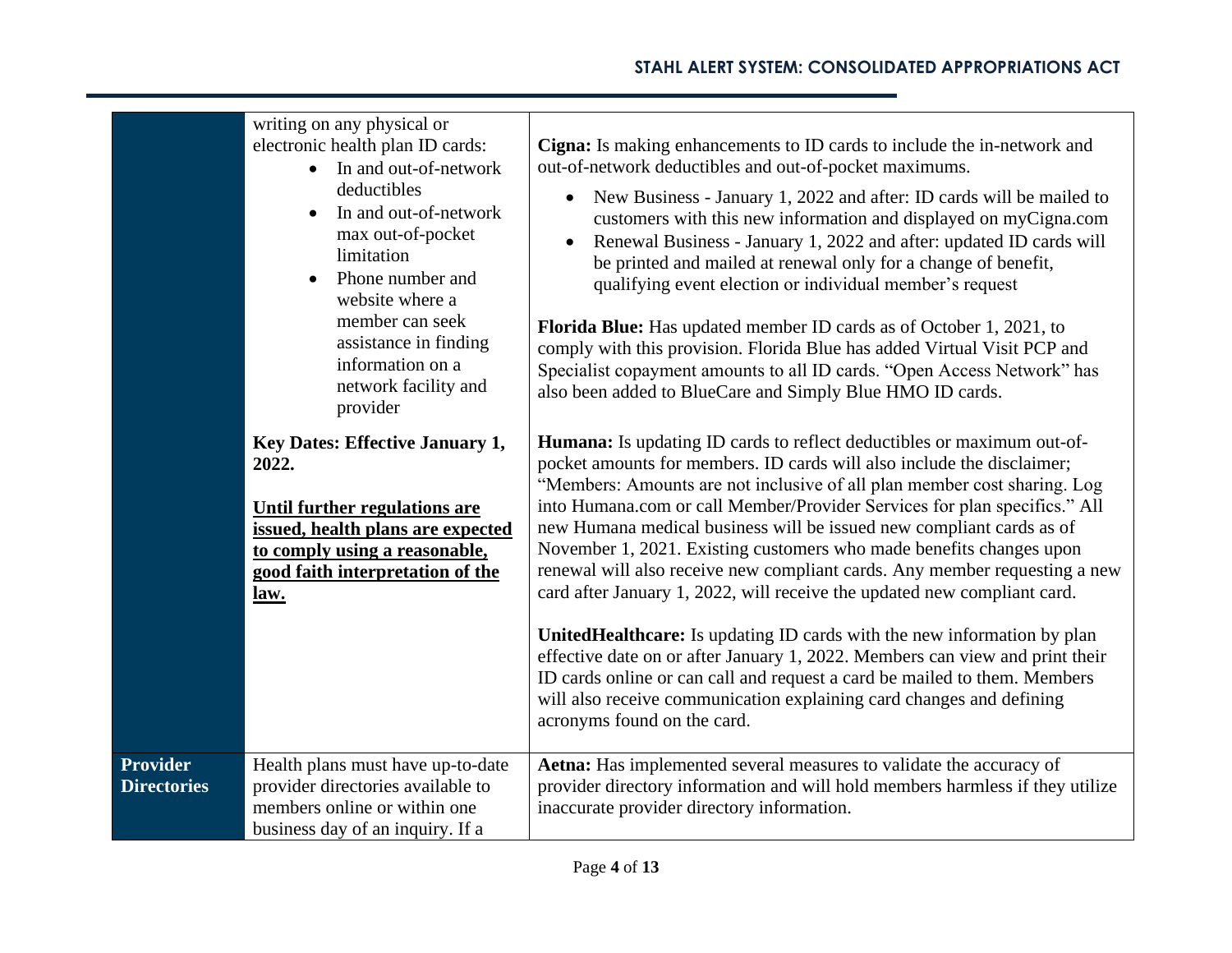|                                                                                                                          | member provides documentation<br>that information they received was<br>incorrect prior to a visit, then the<br>member will only be responsible<br>for the in-network cost-sharing<br>amount. Printed provider<br>directories must include a<br>notification that the directory was<br>accurate on the date of publication<br>and that the member should consult<br>databases for most recent<br>information.<br><b>Key Dates: Effective January 1,</b><br>2022. | Cigna: Provider digital contact information will be added, along with surprise<br>billing disclosure to both directories and EOBs. Cigna is also evaluating the<br>two-day turnaround requirement against their current process.<br>Cigna has a process in place for handling customer calls about a provider's<br>network status. Cigna has also created a letter to respond to customers within<br>the 1-day turnaround time as requested in writing electronically or in print, per<br>the customer's request.<br>Member cost share liability will also be updated as required when notification<br>of an incorrect directory network status is received.<br>Florida Blue: Continues to apply existing process to verify network status of<br>providers while awaiting further information. Member cost sharing will be<br>limited to in-network amounts in instances where documentation shows that<br>Florida Blue's directory was incorrect regarding provider's network status<br>prior to the visit or service. |
|--------------------------------------------------------------------------------------------------------------------------|-----------------------------------------------------------------------------------------------------------------------------------------------------------------------------------------------------------------------------------------------------------------------------------------------------------------------------------------------------------------------------------------------------------------------------------------------------------------|-------------------------------------------------------------------------------------------------------------------------------------------------------------------------------------------------------------------------------------------------------------------------------------------------------------------------------------------------------------------------------------------------------------------------------------------------------------------------------------------------------------------------------------------------------------------------------------------------------------------------------------------------------------------------------------------------------------------------------------------------------------------------------------------------------------------------------------------------------------------------------------------------------------------------------------------------------------------------------------------------------------------------|
|                                                                                                                          | <b>Until further regulations are</b><br>issued, health plans are expected<br>to comply using a reasonable,<br>good faith interpretation of the<br><u>law.</u>                                                                                                                                                                                                                                                                                                   | <b>Humana:</b> Awaiting further information.<br>UnitedHealthcare: Will update provider directories, verify provider data, and<br>pay claims as in-network in certain instances when the directory is out of date.<br>UnitedHealthcare is currently working on a process to update information<br>using a two-day business turnaround time.                                                                                                                                                                                                                                                                                                                                                                                                                                                                                                                                                                                                                                                                              |
| <b>Surprise</b><br><b>Medical</b><br><b>Billing &amp;</b><br>Independent<br><b>Dispute</b><br><b>Resolution</b><br>(IDR) | Sets standards to protect consumers<br>from "surprise" or balance billing<br>for defined items and services<br>provided by specific doctors,<br>hospitals, and air ambulance<br>carriers on an out-of-network basis.<br>This provision applies to the<br>following:                                                                                                                                                                                             | Aetna: Will apply these consumer protections for fully insured plan sponsors<br>as of January 1, 2022. For self-funded plans, consumer protections will align<br>with the plan renewal date. Aetna self-funded clients that want to implement<br>these protections prior to their renewal, must contact their Aetna Account<br>Team or Stahl & Associates Account Executive.<br>For IDR, Aetna is establishing a process for negotiation upon request from<br>non-participating providers subject to the NSA after initial claim payment.                                                                                                                                                                                                                                                                                                                                                                                                                                                                               |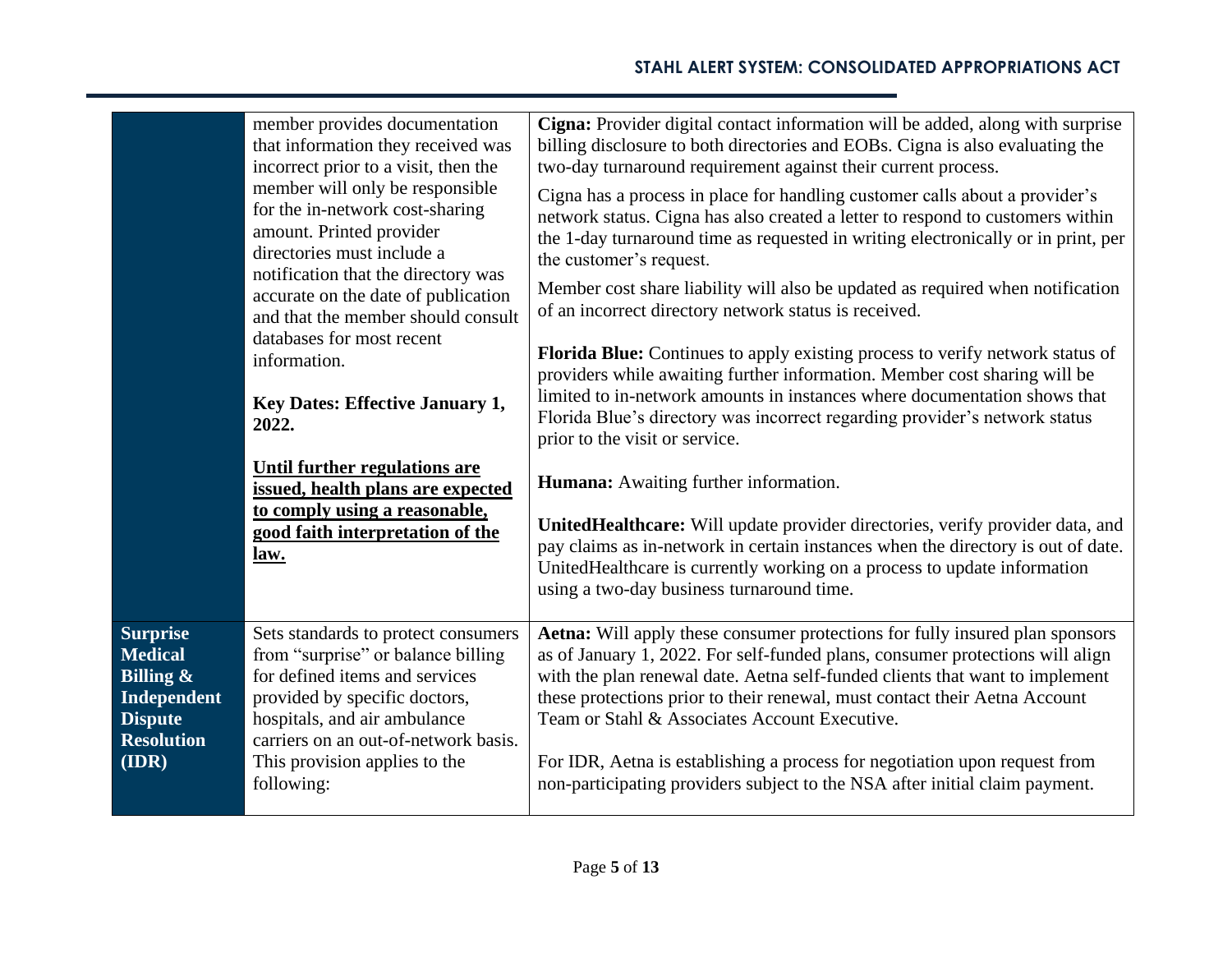| Out-of-network emergency<br>services at hospital and                                                                                                                                                                                                                                                            | Cigna: For no surprise claims, Cigna will calculate and apply the member's<br>cost share at the in-network benefit level and reimburse providers as directed                                                                                                                                                                                                                                                                                                                                                                                                                                                                                                                                                                                                              |
|-----------------------------------------------------------------------------------------------------------------------------------------------------------------------------------------------------------------------------------------------------------------------------------------------------------------|---------------------------------------------------------------------------------------------------------------------------------------------------------------------------------------------------------------------------------------------------------------------------------------------------------------------------------------------------------------------------------------------------------------------------------------------------------------------------------------------------------------------------------------------------------------------------------------------------------------------------------------------------------------------------------------------------------------------------------------------------------------------------|
| freestanding facilities                                                                                                                                                                                                                                                                                         | in the interim final rules.                                                                                                                                                                                                                                                                                                                                                                                                                                                                                                                                                                                                                                                                                                                                               |
| Items and services provided<br>$\overline{\phantom{m}}$<br>by certain out-of-network<br>health care providers at an<br>in-network facility<br>Out-of-network air<br>ambulance items/services                                                                                                                    | Cigna is also updating plan booklet language with the following changes:<br>Replaced ACA Emergency Services Language with No Surprises Act<br>Language<br>Included Air Ambulance as a new category within the schedule<br>$\bullet$<br>Revised schedule to make sure cost-share rules for NSA services align<br>$\bullet$<br>with NSA expectations                                                                                                                                                                                                                                                                                                                                                                                                                        |
| "Surprise"/Balance billing may<br>occur:<br>When notice and consent<br>$\overline{\phantom{0}}$                                                                                                                                                                                                                 | Customer booklets will be updated upon renewal or as soon as possible<br>thereafter.                                                                                                                                                                                                                                                                                                                                                                                                                                                                                                                                                                                                                                                                                      |
| criteria is met<br>When a member chooses to<br>go out-of-network<br>For ground ambulance<br>$\overline{\phantom{a}}$                                                                                                                                                                                            | For Independent Dispute Resolution, Cigna will implement this process as<br>directed by law. Cigna has also created a model notice to provide enrollees<br>with information on their rights and protection against surprise medical bills.                                                                                                                                                                                                                                                                                                                                                                                                                                                                                                                                |
| Patients will only be responsible<br>for in-network cost sharing<br>amounts, including deductibles, in<br>emergency situations and certain<br>non-emergency situations where<br>they are unable to choose an in-<br>network provider (including air<br>ambulance providers).<br>There must also be a process in | Florida Blue: Member cost sharing amounts for out-of-network emergency<br>services (facility, physician, ambulance) will be updated to reflect the plan's<br>in-network cost sharing amounts. Member cost sharing for non-emergency<br>services performed by an out-of-network provider at qualifying in-network<br>facilities will also reflect in-network amounts. Florida Blue will continue to<br>evaluate existing processes for handling payment disputes to determine<br>updates needed for IDR process. Florida Blue has also created a model notice<br>to provide enrollees with information on their rights and protection against<br>surprise medical bills which can be found at<br>https://www.floridablue.com/binaries/content/assets/floridablue/en/forms- |
| place to settle health plan and<br>provider disputes related to                                                                                                                                                                                                                                                 | and-documents/member/no-surprises-act-model-notice-012022.pdf                                                                                                                                                                                                                                                                                                                                                                                                                                                                                                                                                                                                                                                                                                             |
| reimbursement for out-of-network<br>emergency and certain out-of-                                                                                                                                                                                                                                               | Humana: Awaiting further information.                                                                                                                                                                                                                                                                                                                                                                                                                                                                                                                                                                                                                                                                                                                                     |
| network items/services provided at<br>a network facility and air<br>ambulance. When health plans and                                                                                                                                                                                                            | UnitedHealthcare: Will provide end to end support for this process for<br>negotiating surprise medical bills with providers and administering the IDR                                                                                                                                                                                                                                                                                                                                                                                                                                                                                                                                                                                                                     |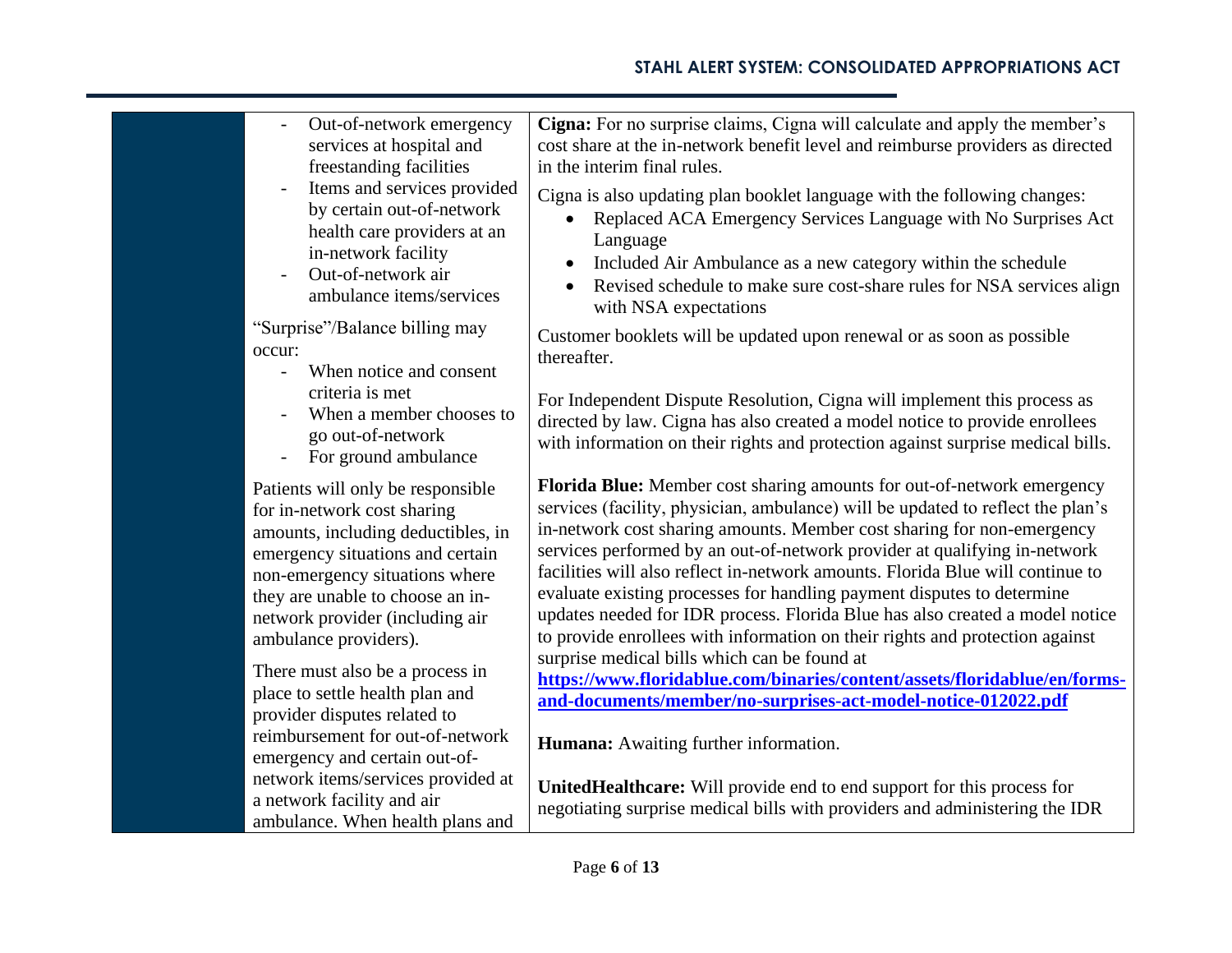|                           | providers cannot reach an<br>agreement, an Independent Dispute<br>Resolution (IDR) process is<br>established to determine the final<br>reimbursement. The IDR process<br>sets timetables and holds the<br>consumer harmless. The entity that | process for health plans. EOBs will be updated with balance bill and cost<br>share language. UnitedHealthcare will handle intake of dispute and<br>determination if eligible for IDR based on applicable law. Additionally, they<br>will engage the provider in the formal negotiation process in accordance with<br>required timelines. If agreement is not made and provider invokes formal<br>arbitration within the required timeline, then UnitedHealthcare will administer<br>the formal process. |
|---------------------------|----------------------------------------------------------------------------------------------------------------------------------------------------------------------------------------------------------------------------------------------|---------------------------------------------------------------------------------------------------------------------------------------------------------------------------------------------------------------------------------------------------------------------------------------------------------------------------------------------------------------------------------------------------------------------------------------------------------------------------------------------------------|
|                           | "loses", pays the IDR expenses to<br>the other party.                                                                                                                                                                                        | UnitedHealthcare is also preparing disclosures that are required under the<br>NSA and will post a notice to uhc.com.                                                                                                                                                                                                                                                                                                                                                                                    |
|                           | <b>Key Dates: Effective January 1,</b><br>2022.                                                                                                                                                                                              |                                                                                                                                                                                                                                                                                                                                                                                                                                                                                                         |
| <b>CAA - TRANSPARENCY</b> |                                                                                                                                                                                                                                              |                                                                                                                                                                                                                                                                                                                                                                                                                                                                                                         |
| <b>PROVISION</b>          | <b>DETAILS &amp; KEY DATES</b>                                                                                                                                                                                                               | <b>CARRIER RESPONSE</b>                                                                                                                                                                                                                                                                                                                                                                                                                                                                                 |
| <b>Gag Clauses</b>        | Bans gag clauses in contracts<br>between providers and health plans<br>that would prevent enrollees, plan<br>sponsors, or referring providers<br>from seeing provider-specific cost<br>and quality data.                                     | Aetna: Current contracts are compliant – no action needed.<br>Cigna: Does not standardly enter any contract that would prohibit the<br>disclosure of information outlined in the CAA. Cigna continues to review<br>nonstandard contracts and if such language is identified, it will be removed<br>from the contract as soon as practicable.                                                                                                                                                            |
|                           | <b>Key Dates: Already effective as</b><br>of December 27, 2020                                                                                                                                                                               | Florida Blue: Is sending notices to providers with gag clauses currently in<br>their contacts to inform them of the new regulations.                                                                                                                                                                                                                                                                                                                                                                    |
|                           |                                                                                                                                                                                                                                              | <b>Humana:</b> Awaiting further information.                                                                                                                                                                                                                                                                                                                                                                                                                                                            |
|                           |                                                                                                                                                                                                                                              | UnitedHealthcare: Will maintain network agreement compliance with the<br>CAA prohibitions on gag clauses and provide language to support plan<br>sponsor's attestation requirement. Attestation confirming compliance must be<br>submitted annually by the insurer or health plan. United Healthcare has also<br>prepared a statement for self-funded clients to include in their attestation.                                                                                                          |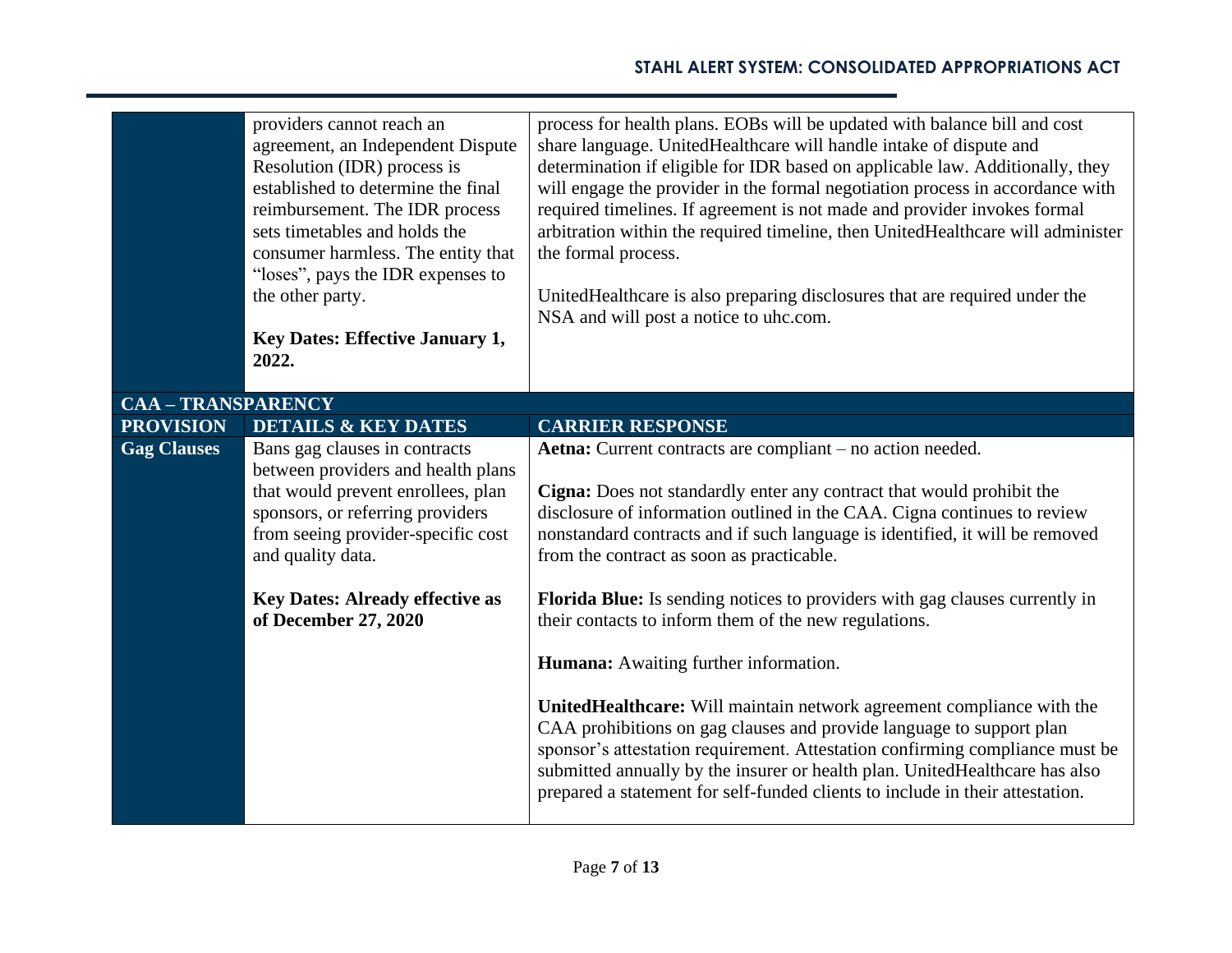| <b>Broker</b>                                                | Health benefit brokers and                                                                                                                                                                                          | Aetna: Awaiting further information.                                                                                                                                                                                                                                                                                                                                           |
|--------------------------------------------------------------|---------------------------------------------------------------------------------------------------------------------------------------------------------------------------------------------------------------------|--------------------------------------------------------------------------------------------------------------------------------------------------------------------------------------------------------------------------------------------------------------------------------------------------------------------------------------------------------------------------------|
| <b>Compensation</b><br><b>Disclosure</b>                     | consultants are required to disclose<br>to plan sponsors in the group<br>market any direct or indirect<br>compensation the brokers and<br>consultants receive.<br><b>Key Dates: Effective December</b><br>27, 2021. | Cigna: Provides certain broker compensation information to both brokers and<br>clients. Information can be found on the ERISA form 5500, 1099 form and<br>through Cigna's Paid Compensation statements.<br>Florida Blue: Awaiting further information/rulemaking and will provide<br>more information as it becomes available.<br><b>Humana:</b> Awaiting further information. |
|                                                              |                                                                                                                                                                                                                     | UnitedHealthcare: Will provide brokers and third parties with information<br>regarding where they may access any compensation information to put in their<br>disclosure to the customer. The customer fiduciary should then review this<br>information.                                                                                                                        |
| <b>Reporting</b><br><b>Pharmacy</b><br><b>Benefits &amp;</b> | Requires health plans to annually<br>report information on prescription<br>drug benefits and medical costs to                                                                                                       | Aetna: While awaiting further rulemaking, Aetna will continue discussions<br>related to those specific data elements.                                                                                                                                                                                                                                                          |
| <b>RX</b> costs                                              | the Secretaries of HHS, Labor and<br>the Treasury.                                                                                                                                                                  | Cigna: Is assessing the requirements to form an approach that meets<br>compliance dates. Additional information to follow after further rulemaking is<br>determined.                                                                                                                                                                                                           |
|                                                              | <b>Key Dates: Effective December</b><br>27, 2022 (for plan years 2020 and<br>2021 and by June $1st$ annually<br>thereafter.)                                                                                        | Florida Blue: Awaiting further information.<br>Humana: Awaiting further information.                                                                                                                                                                                                                                                                                           |
|                                                              | <b>Further rulemaking expected in</b><br><u>2022.</u>                                                                                                                                                               | UnitedHealthcare: Is continuing to determine how to collect and report this<br>information as further rulemaking is developed.                                                                                                                                                                                                                                                 |
| <b>Mental</b><br><b>Health Parity</b>                        | Requires that plans perform and<br>provide to a regulator or participant                                                                                                                                            | Aetna: Maintains a NQTL comparability analysis document that they use to<br>respond to regulators regarding fully insured plans. Aetna can provide this to                                                                                                                                                                                                                     |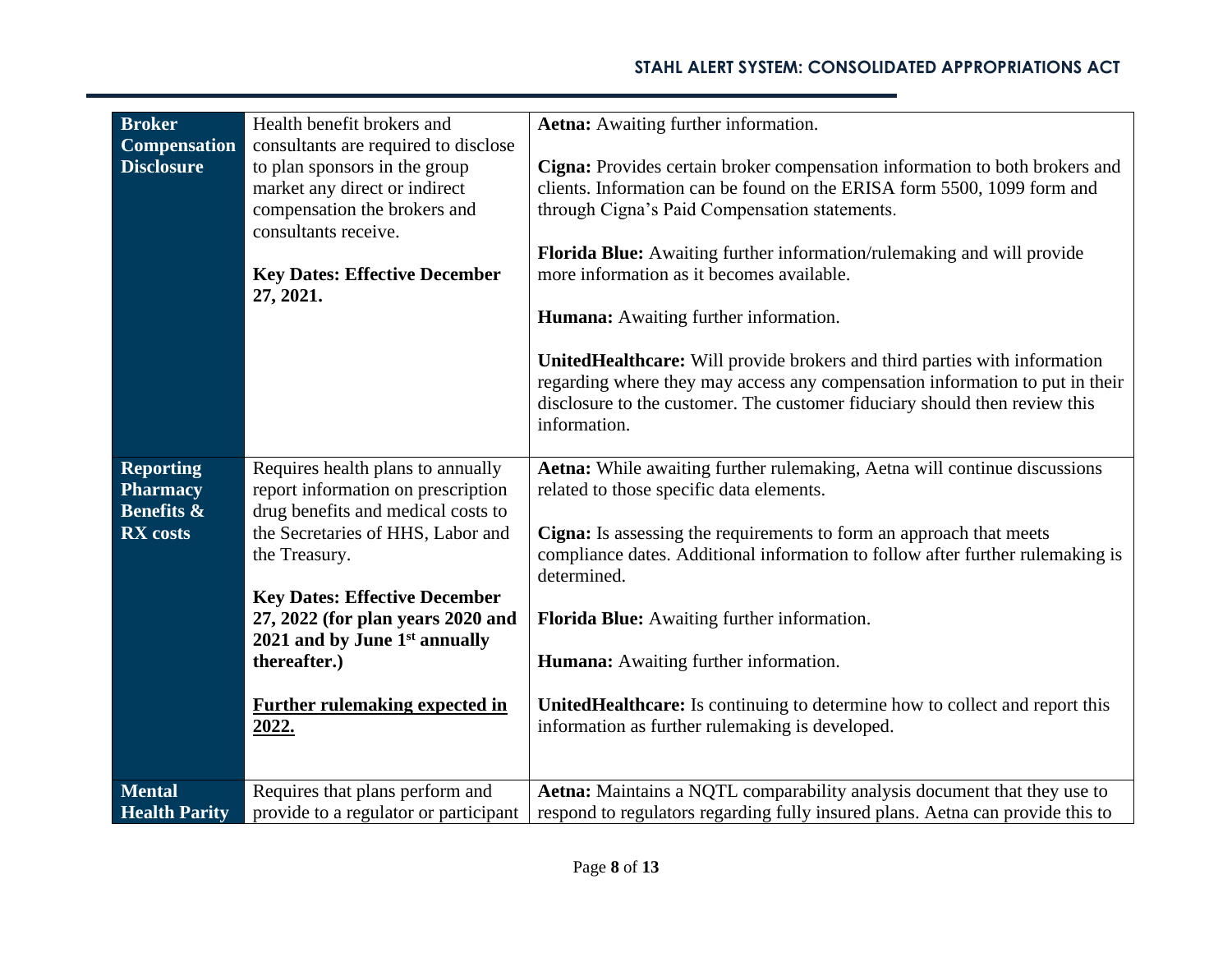| upon request, a comparative<br>analysis for any non-quantitative<br>treatment limitation (NQTL)<br>applied to mental health/substance<br>use disorder (MH/SUD) benefits. | self-funded clients upon request. Self-funded clients are responsible for<br>determining compliance. Aetna does not complete NQTL testing for self-<br>funded plans as compliance is responsibility of the self-funded customer and<br>member cost share is an element of plan design controlled by a self-funded<br>plan.                                                                                                                                                                                                                                                                      |
|--------------------------------------------------------------------------------------------------------------------------------------------------------------------------|-------------------------------------------------------------------------------------------------------------------------------------------------------------------------------------------------------------------------------------------------------------------------------------------------------------------------------------------------------------------------------------------------------------------------------------------------------------------------------------------------------------------------------------------------------------------------------------------------|
| <b>Key Dates: Already effective as</b><br>of February 10, 2021                                                                                                           | Cigna: If a client should receive a notice from the DOL audit requesting<br>NQTL comparative analysis, they should contact Cigna immediately and<br>provide a copy of the letter. Cigna will assist in providing documentation that<br>is responsible to the issues within the letter.                                                                                                                                                                                                                                                                                                          |
|                                                                                                                                                                          | Florida Blue: Requests from state or federal agencies regarding mental health<br>parity analysis should be sent to Florida Blue to determine the appropriate<br>response and/or support needed. Florida Blue will conduct the mental health<br>parity analysis and respond to inquiries from state or federal agencies for fully<br>insured groups. Self-insured clients are responsible for demonstrating<br>compliance with mental health parity requirements. Florida Blue will work<br>with their self-insured groups to provide information that assists them in<br>developing a response. |
|                                                                                                                                                                          | <b>Humana:</b> Awaiting further information.                                                                                                                                                                                                                                                                                                                                                                                                                                                                                                                                                    |
|                                                                                                                                                                          | UnitedHealthcare: Will provide documentation to appropriate regulators<br>upon request for fully insured plans. For self-funded plans UnitedHealthcare<br>will provide standard documentation for them to analyze and prepare the<br>report is asked. If a self-funded client is requested to send their analysis and<br>report by the federal agency, UHC will work with the customers to review<br>their analysis/report, gather information, and help them finalize their audit<br>response.                                                                                                 |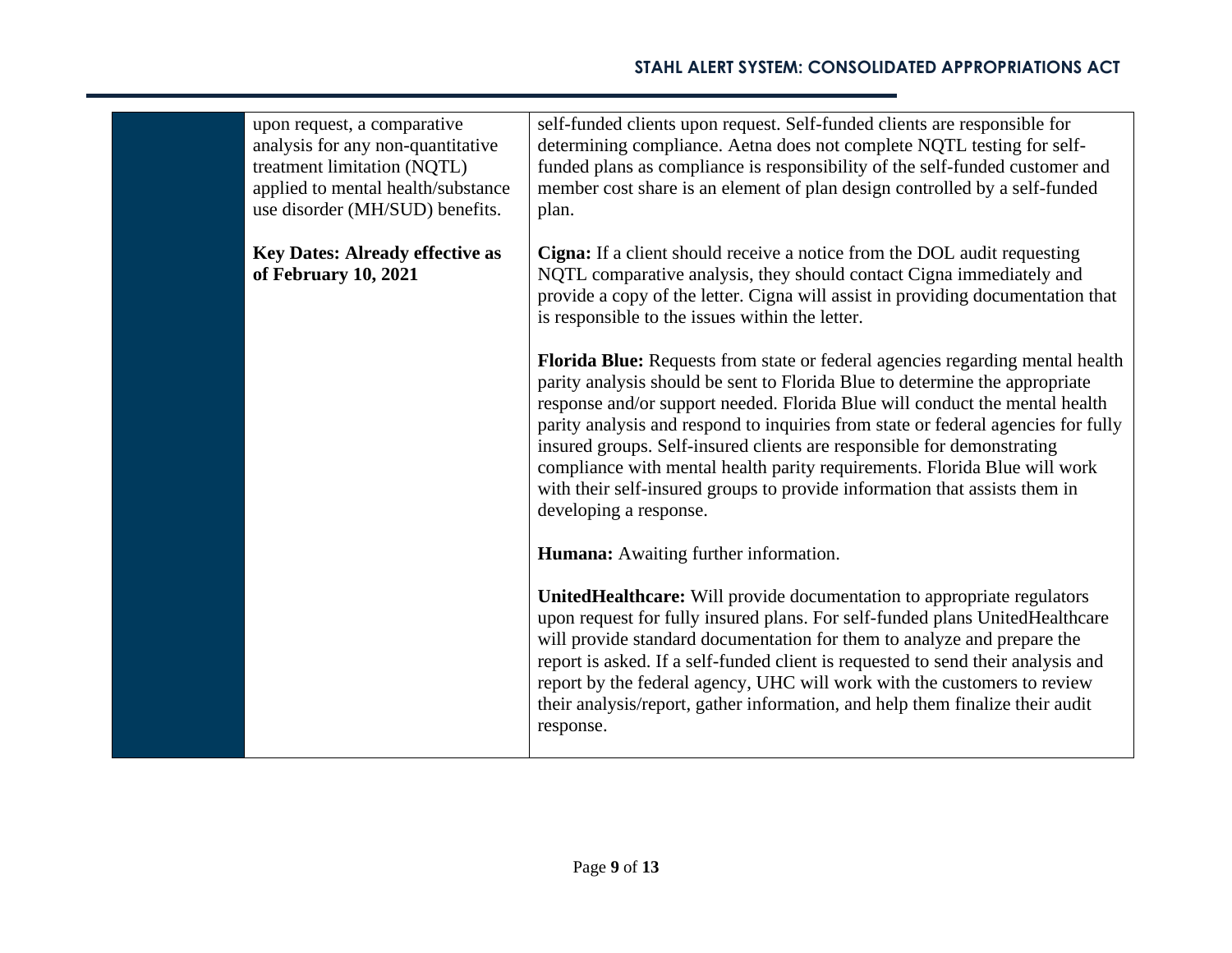| TRANSPARENCY IN COVERAGE RULE |                                       |                                                                                                                                               |
|-------------------------------|---------------------------------------|-----------------------------------------------------------------------------------------------------------------------------------------------|
| <b>PROVISION</b>              | <b>DETAILS &amp; KEY DATES</b>        | <b>CARRIER RESPONSE</b>                                                                                                                       |
| <b>Machine-</b>               | Requires health plans to create and   | Aetna: For fully insured and self-funded groups under 100 lives, Aetna                                                                        |
| <b>Readable Files</b>         | post detailed pricing data via three  | will post the required data. For all other self-funded clients, Aetna will                                                                    |
| (MRF)                         | separate machine-readable files       | provide the URL (link) to the required data to which plan sponsors can                                                                        |
|                               | including:                            | post to their public-facing website.                                                                                                          |
|                               | 1. In-network negotiated rates for    |                                                                                                                                               |
|                               | all items and services                | Cigna: Will host MRFs on clients' behalf on cigna.com. This will                                                                              |
|                               | 2. Allowed amounts for out-of-        | include in-network medical and out-of-network medical MRFs for clients                                                                        |
|                               | network items, services and           | and will also include behavioral. This will be the standard offering.                                                                         |
|                               | prescription drugs                    | Clients will need to add a link to their own public website back to                                                                           |
|                               | 3. Negotiated rates for historical    | Cigna.com. A public-facing website is not an internal intranet site and                                                                       |
|                               | prices for in-network                 | cannot have a sign in required.                                                                                                               |
|                               | prescription drugs.                   |                                                                                                                                               |
|                               |                                       | On May 16, 2022, Cigna clients will receive communications that                                                                               |
|                               | Key Dates: Effective July 1, 2022.    | provide the link to the MRFs and the actions needed to be compliant. For                                                                      |
|                               |                                       | clients who previously indicated they do not have a public website or                                                                         |
|                               | <b>Further rulemaking expected in</b> | clients with client-specific networks, Cigna will communicate the URL                                                                         |
|                               | regard to prescription drug files.    | of the websites they have created for clients. For clients who "opted out"                                                                    |
|                               |                                       | of Cigna's standard hosting services by choosing to host their own files                                                                      |
|                               |                                       | or having a third party host the files, Cigna will be supplying detailed                                                                      |
|                               |                                       | instructions for how to access the files from Cignaforemployers.com                                                                           |
|                               |                                       |                                                                                                                                               |
|                               |                                       | On or before July 1, 2022, clients will need to post the following link to<br>their public website to provide access to the MRFs. The link is |
|                               |                                       | https://www.cigna.com/legal/compliance/machine-readable-files. Prior to                                                                       |
|                               |                                       | July 1, 2022, the link will take visitors to the Cigna.com home page.                                                                         |
|                               |                                       | After July 1, 2022 this link will bring pull up the MRFs page. Cigna has                                                                      |
|                               |                                       | also provided specific language to clients that they recommend be posted                                                                      |
|                               |                                       | along with the link. Cigna will update the files each month and the link                                                                      |
|                               |                                       | will remain constant so clients will only need to follow this process once                                                                    |
|                               |                                       | to establish the link.                                                                                                                        |
|                               |                                       |                                                                                                                                               |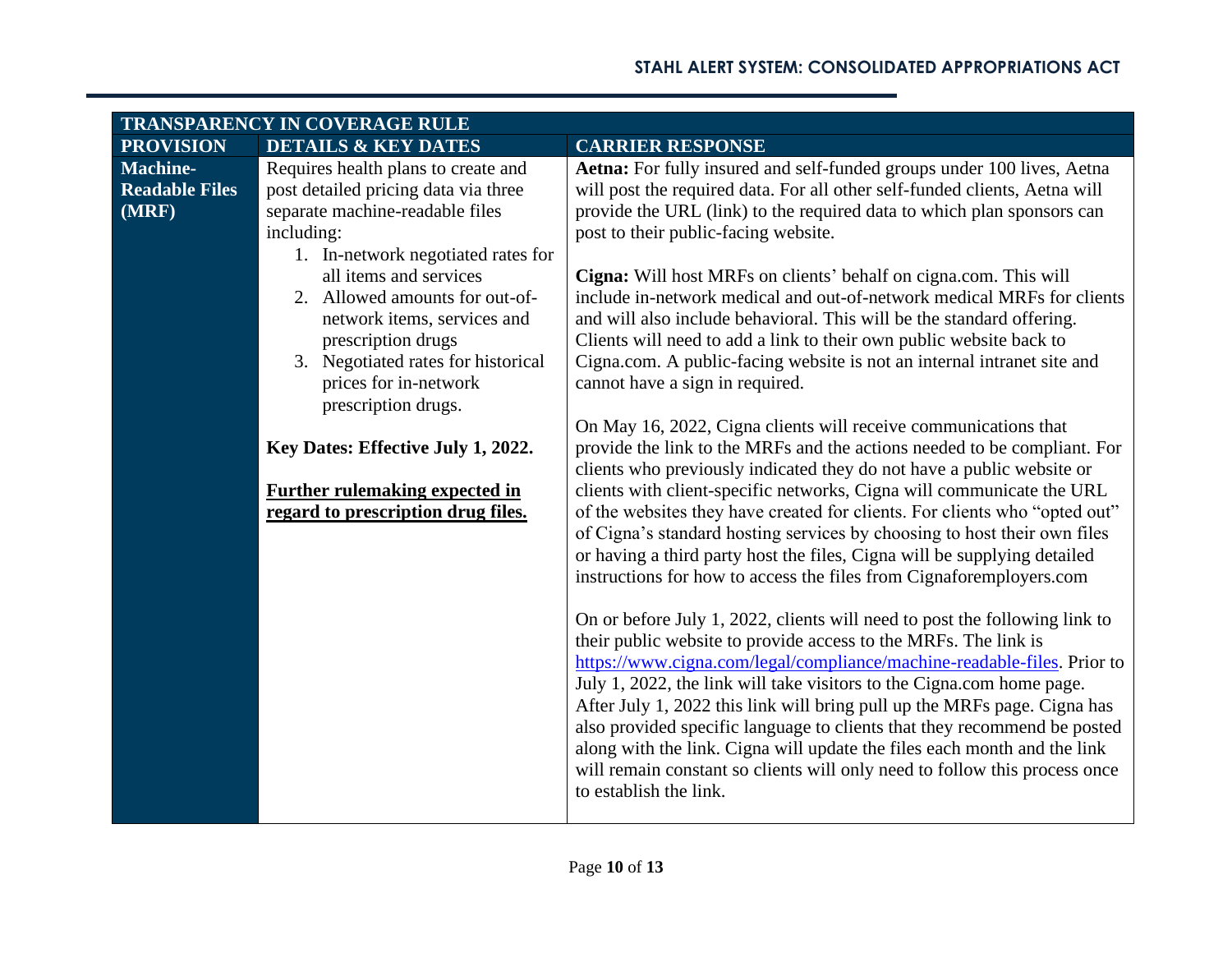|                                                           |                                                                                                                                                                                                                                                                                                                                                                                                                                                                                                                                                                                                               | <b>Florida Blue:</b> Is continuing to develop in and out-of-network files,<br>related procedures for updating and posting the files, and how they will<br>assist fully insured and self-insured clients with compliance efforts. More<br>information to follow as further information is released.<br><b>Humana:</b> Will include all custom fee schedules within their MRF<br>publication. Humana will publish these files on their publicly available<br>website. ASO groups will need to add a link to their own public website<br>back to the Humana site/link that hosts these machine-readable files.<br><b>UnitedHealthcare:</b> Will create and publish files on a publicly accessible<br>website for clients including those who are self-funded. These files will<br>be available on a publicly available website beginning July 1, 2022 and<br>updated monthly. MRFs will be posted on transparency-in-<br>coverage uhc.com. and groups will need to post the link to files on their<br>publicly accessible website. |
|-----------------------------------------------------------|---------------------------------------------------------------------------------------------------------------------------------------------------------------------------------------------------------------------------------------------------------------------------------------------------------------------------------------------------------------------------------------------------------------------------------------------------------------------------------------------------------------------------------------------------------------------------------------------------------------|---------------------------------------------------------------------------------------------------------------------------------------------------------------------------------------------------------------------------------------------------------------------------------------------------------------------------------------------------------------------------------------------------------------------------------------------------------------------------------------------------------------------------------------------------------------------------------------------------------------------------------------------------------------------------------------------------------------------------------------------------------------------------------------------------------------------------------------------------------------------------------------------------------------------------------------------------------------------------------------------------------------------------------|
| Cost<br>Comparison/<br><b>Transparency</b><br><b>Tool</b> | The CAA requires health plans to have<br>a price comparison tool available for<br>consumers. This information must be<br>available via website and by phone.<br>This tool should allow an<br>enrollee/potential member to compare<br>the amount of cost sharing they would<br>be responsible for under their plan for<br>a specific item or service by providers.<br>The Transparency in Coverage Rule<br>also requires health plans to permit<br>participants to compare costs of<br>services from in-network providers<br>and is far more detailed than the CAA<br>provisions. The effective dates are also | Aetna: Is building the Cost Estimator Tool for all medical customers to<br>be available on January 1, 2023, and then enhanced January 1, 2024.<br>Cigna: Is actively working to expand their existing cost estimator tools<br>to comply with Transparency in Coverage requirements, effective 2023<br>and 2024. More information to follow, as further rulemaking is provided.<br>Florida Blue: Awaiting further information. In the interim, Florida<br>Blue's existing cost estimate and price comparison tools are available to<br>all members to help with their evaluation of out-of-pocket costs for<br>covered services.<br>Humana: By January 2023, Humana will make available real time out-<br>of-pocket cost estimates for covered items and services available to<br>members through a searchable internet tool.                                                                                                                                                                                                    |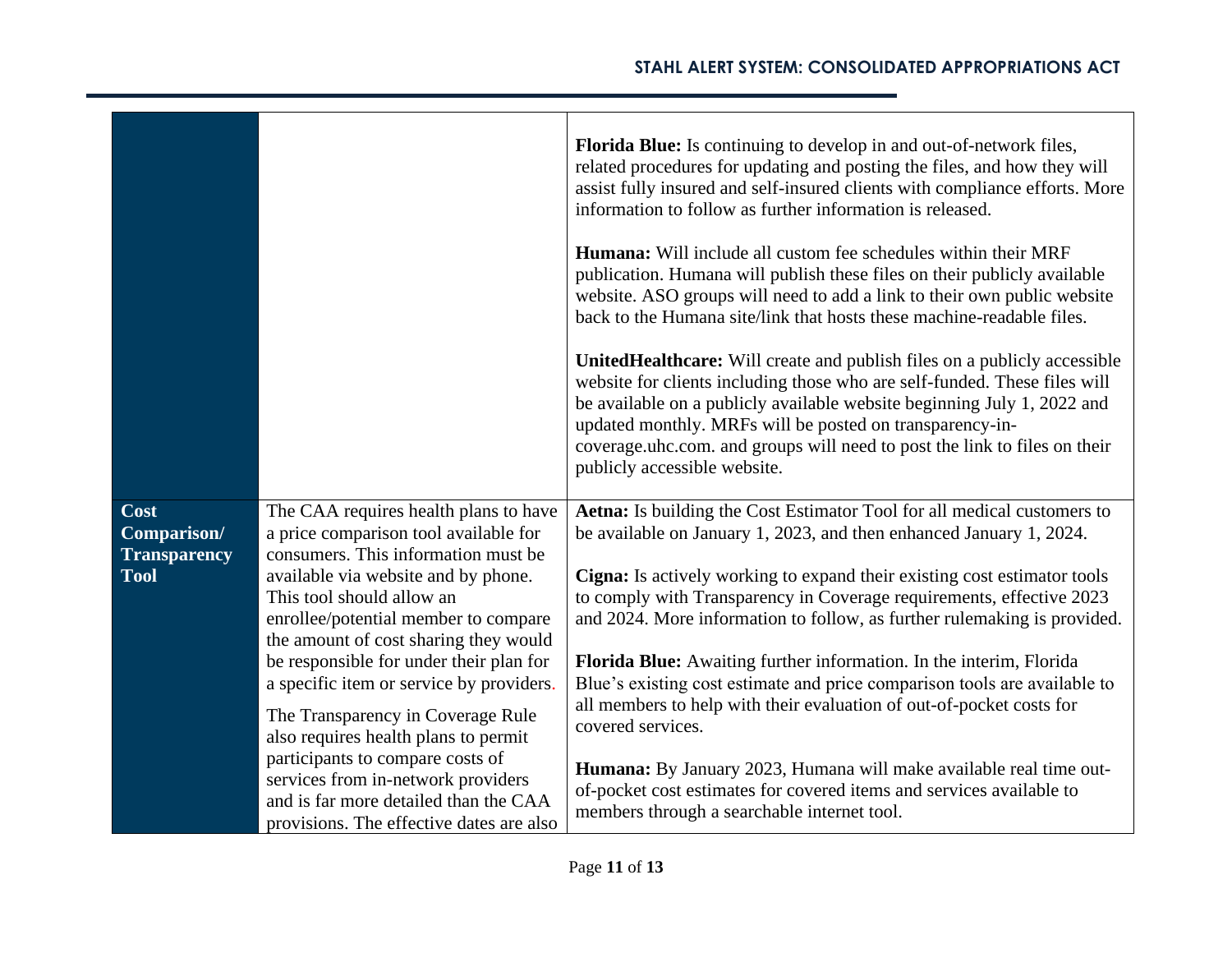|  | different. Under TIC rules, health<br>plans must be able to provide cost<br>sharing information to members for a<br>set of 500 specific items by January 1,<br>2023, and then all items by January 1,<br>2024. | <b>UnitedHealthcare:</b> Will build off current tools available to members and<br>health care providers about the cost and quality of care to comply with<br>requirements by 2023 and 2024. Current tools include, myuhc.com,<br>UnitedHealthcare app, Rally Connect, Point of Care Assist and<br>MyScriptFinder. |
|--|----------------------------------------------------------------------------------------------------------------------------------------------------------------------------------------------------------------|-------------------------------------------------------------------------------------------------------------------------------------------------------------------------------------------------------------------------------------------------------------------------------------------------------------------|
|  | The Departments are considering<br>whether the TIC will satisfy the<br>requirements of the CAA.                                                                                                                |                                                                                                                                                                                                                                                                                                                   |
|  | <b>Key Dates: Effective January 1,</b><br>2022.                                                                                                                                                                |                                                                                                                                                                                                                                                                                                                   |
|  | Enforcement has been delayed until<br>January 1, 2023, to align with the<br><b>Transparency in Coverage (TIC)</b><br>rule.                                                                                     |                                                                                                                                                                                                                                                                                                                   |

## **NEXT STEPS**

The Consolidated Appropriations Act and Transparency in Coverage Rule are both complex and have broad impacts across the health care industry for insurers, providers, brokers, and patients. Until further guidance is received, the full extent of changes being made by health insurers, and the full impact of these changes is unknown.

Stahl & Associates Insurance is closely monitoring the CAA and TIC rules, and we will continue to keep you updated as developments arise. Should you have any questions, please contact your Account Executive at Stahl & Associates Insurance for additional information. We are happy to assist you.

*This document is for general informational purposes only. While we have attempted to provide current and accurate information, this information is provided "as is" and Stahl & Associates Insurance makes no warranties regarding its accuracy or completeness. This information should not be considered legal or tax advice or as a recommendation of any kind. Employers should seek legal advice with their own attorneys and tax advisers regarding their situation.*